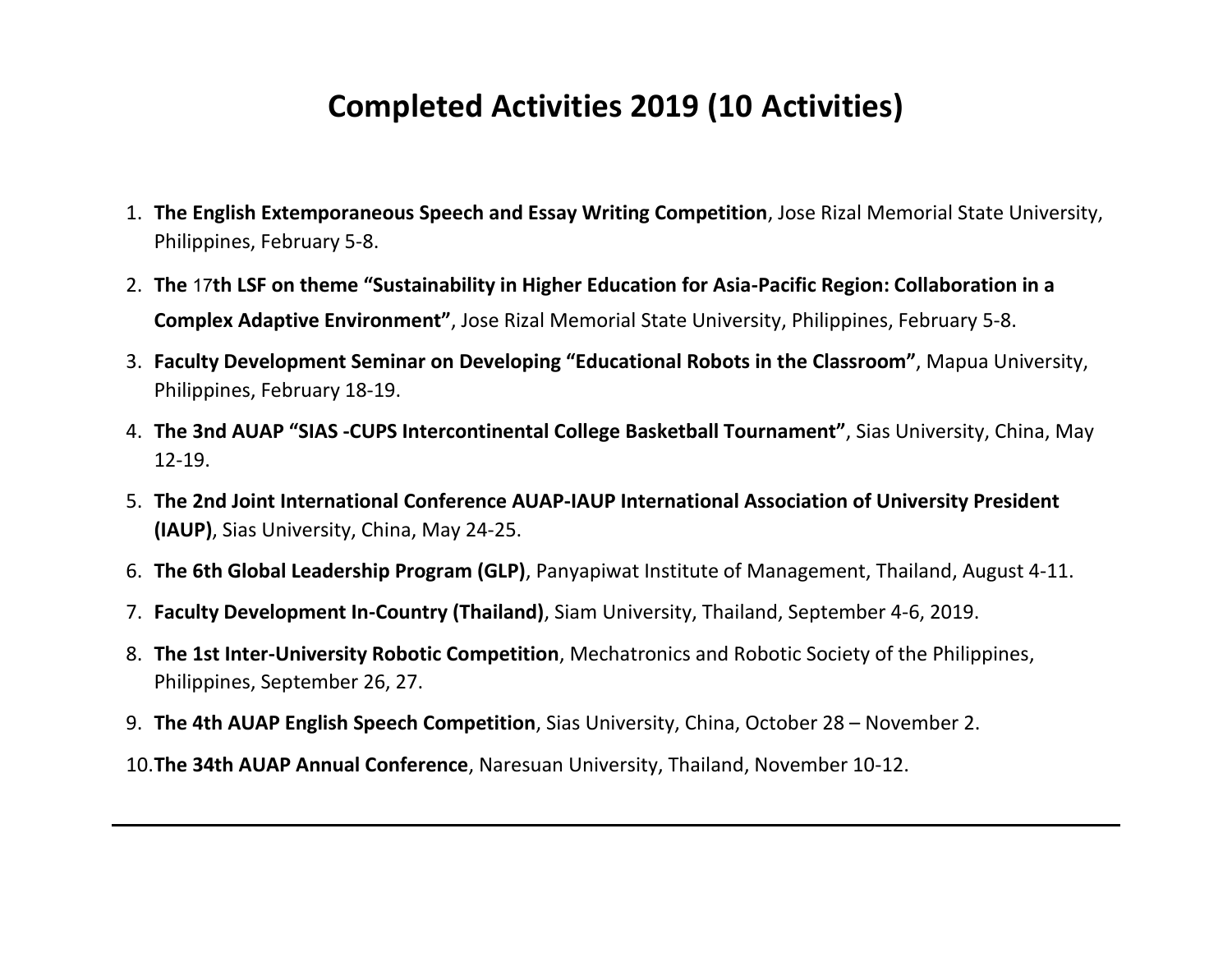## **Completed Activities 2020 (18 Activities)**

- 1. **AUAP-VEX AI Programming Language "Python-VEX code VR"**, VEX Robotics, China, June 8.
- 2. **1st AUAP COVID-19 Survey,** AUAP Secretariat, Thailand, June 30.
- 3. **Asia Summer University (Session 1)**, Shih Chien University, Taiwan, July 5-18.
- 4. **The 47th Online Extraordinary Board Meeting**, AUAP Secretariat, Thailand, July 14.
- 5. **The 14th AUAP General Assembly Meeting**, AUAP Secretariat, Thailand, July 14.
- 6. **AUAP-DIU Virtual International Social Business Summer Program (ISBSP)**, Daffodil International University, Bangladesh, July 20-25.
- 7. **The 7th Global Leadership Program (GLP)**, Siam University, Thailand, July 22-31.
- 8. **Asia Summer University (Session 2),** Shih Chien University, Taiwan, August 16-29.
- 9. **Internship Program 2020 "Global Trainee –Work from Home Internship Program",** Global Knowledge Alliance (GKA), Australia, September 14.
- 10.**AUAP & Ubaya's First Online Summer Program 2020**, University of Surabaya, Indonesia, September 21-25.
- 11.**2nd AUAP COVID-19 Survey (E-Survey Form)**, AUAP Secretariat, Thailand, September 30.
- 12.**The 2nd AUAP-MRSP International Conference on Automation**, Mechatronics and Robotics, Philippines, October 23.
- 13.**The 14th AUAP General Conference (Virtual)**, Lyceum of Philippines University Batangas, Philippines, November 18-21.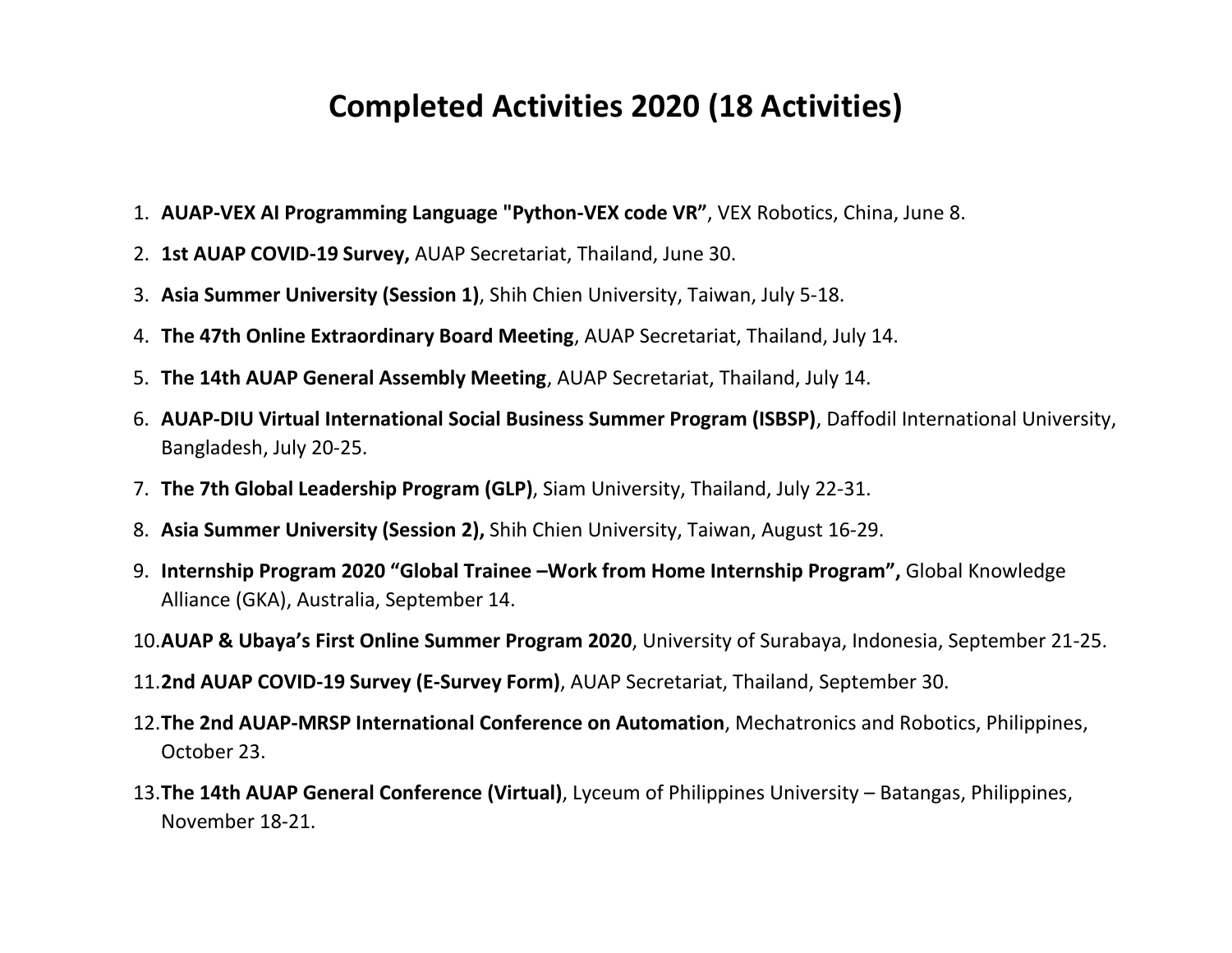- 14.**AUAP-VEX Robotics Training Webinar**, VEX Robotics, China, December 3.
- 15.**Mohamed bin Zayed University of Artificial Intelligence (MBZUAI) Scholarship**, Mohamed bin Zayed University of Artificial Intelligence, United Arab Emirates.
- 16.**The Center of Excellence for Review and Training Service (CERTS) – AUAP Learning Management System (LMS) Project 2020**, The Center of Excellence for Review and Training Service, Philippines.
- 17.**Ubaya International Scholarship**, Universitas Surabaya, Indonesia.
- 18.**Scholarships to Student of COVID FRONLINE WARRIORS of AUAP Member Institutions**, Hindustan Institute of Technology & Science, India.

## **Completed Activities 2021 (32 Activities)**

- 1. **Training on "Steinbeis on Industry 4.0 Webinar"**, Global Knowledge Alliance (GKA), Australia, January 23.
- 2. **AUAP-Ubaya Online Summer Program**, University of Surabaya, Indonesia, February 1-5.
- 3. **5th Allied Health Sciences Symposium**, Daegu Health College, South Korea, February 19.
- 4. **AUAP-VEX Pre-Service and In-Service Teacher Basic Training in Robotics & Computer Science**, AUAP Secretariat, Thailand, February 24.
- 5. **AUAP Extraordinary Executive Board Meeting (Online)**, AUAP Secretariat, Thailand, March 17.
- 6. **1st AUAP-LPUB World Laurel Exchange Program**, Lyceum of the Philippines University-Batangas (LPU) Philippines, March 22-27.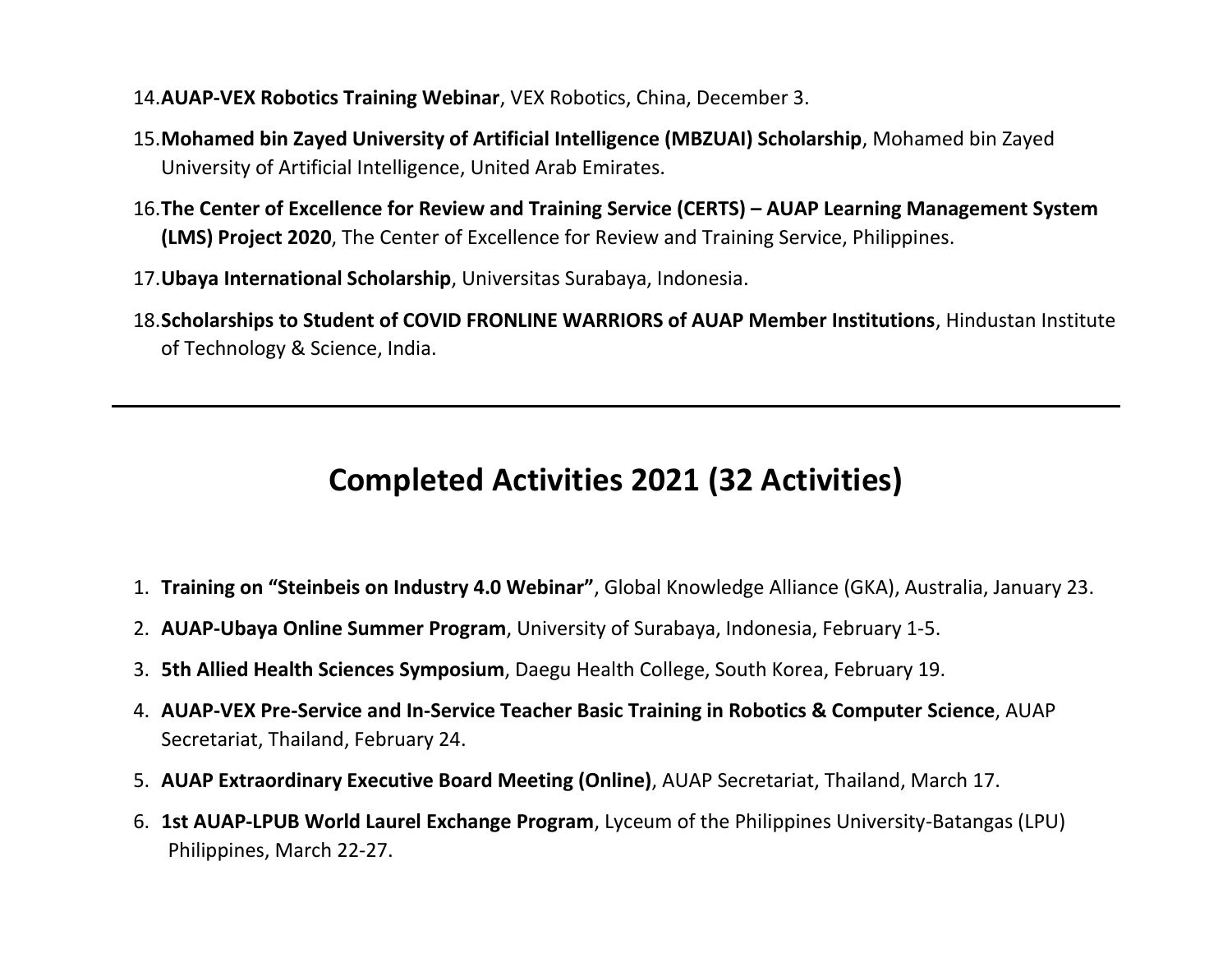- 7. **AUAP Institutional Self-Evaluation Tool for Internationalization Accreditation Application (ISETIAA**), AUAP Secretariat, Thailand, March 30.
- 8. **AUAP Zoom Forum# 1: Managing Covid-19 During Pandemic: Best Practice, Experience & Challenges**, Lyceum of the Philippines University-Batangas (LPU), Philippines, April 30.
- 9. **AUAP Country Chair Committee (C4) Meeting**, Daegu health College, South Korea, June 22.
- 10.**Project BRIEF: Building Research for International and External** Funding, Polytechnic of the Philippines University, Philippines, June 22.
- 11.**Online AUAP Digital Transformation Committee (DTC) Meeting**, AUAP Secretariat, Thailand, June 29.
- 12.**Free Webinar "POSITIVE NEGATIVE: How to Turn Negative Messages into Positive One"**, Krempl International Communications, USA., June 30.
- 13.**AUAP Zoom Forum# 2: Managing Covid-19 During Pandemic: Best Practice, Experience & Challenges,** Lyceum of the Philippines University-Batangas, Philippines, June 30.
- 14.**Webinar on "AUAP Research Fund 2021"**, AUAP Secretariat, Thailand, July 6.
- 15.**Online AUAP Research and Innovation Committee (RIC) Meeting**, AUAP Secretariat, Thailand, July 14.
- 16.**Online AUAP Communication Committee (C2) Meeting**, AUAP Secretariat, Thailand, July 20.
- 17.**Online AUAP Quality Assurance Committee (QAC) Meeting**, AUAP Secretariat, Thailand, July 27.
- 18.**AUAP Overall Committee (OC) Meeting**, University of Tehran, Iran, August 25.
- 19.**Online Overall AUAP Committees Meeting**, AUAP Secretariat, Thailand, August 25.
- 20.**4th Madayaw International Multidisciplinary Virtual Research Conference**, San Pedro College, Philippines Philippines, August 25-26.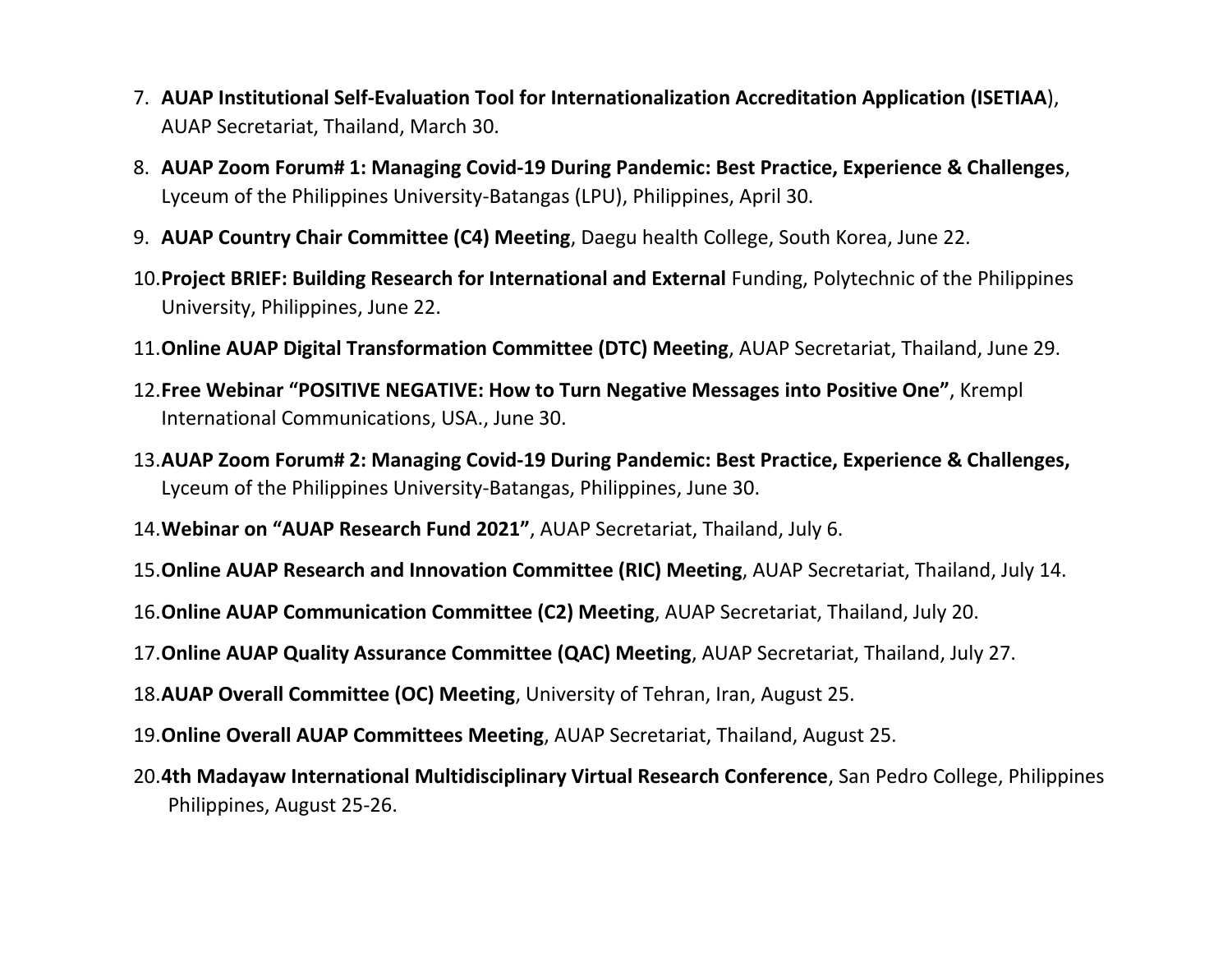- 21.**Webinar –Conference on theme "Higher Education Institutions" Social Responsibility in Disaster Management and Mitigation"**, Universitas Airlangga, Indonesia, August 31.
- 22.**5th AUAP Student English Virtual Speech Competition**, University of Santo Tomas, Philippines, September 21-22.
- 23.**AUAP - AIP Campaign Higher Education Opportunity Through India**, Association of Indian Principals, India, September 30.
- 24.**University Research Profile Survey, Research and Innovation Committee**, AUAP Secretariat, Thailand October 5.
- 25.**Virtual AUAP-VEX Robotics Workshop**, AUAP Secretariat, Thailand, October 19.
- 26.**AUAP Zoom Forum#3: Managing Covid-19 During Pandemic: Best Practice, Experience & Challenges**, Lyceum of the Philippines University, Philippines, October 26.
- 27.**Virtual Learning Session on: Digital Proficiency International Standards: International Society for Technology in Education (ISTE) Master Class**, Government Academic-Industry Networks, Inc., Philippines, October 28.
- 28.**AUAP-DIU Journal of Business and Entrepreneurship (DIUJBE)**, Daffodil International University, Bangladesh, October 31.
- 29.**The 50th AUAP Executive Board Meeting**, AUAP Secretariat, Thailand, November 18.
- 30.**AUAP Zoom Forum#4: Managing COVID-19 Pandemic: Experiences, Challenges and Best Practice**, Lyceum University of the Philippines, Batangas, Philippines, December 17.
- 31.**Preliminary Screening Round Top Forty (40) Proposals**, AUAP Research Fund 2021 Evaluation Committee Thailand, December 24.
- 32.**Announcement of the Top Forty (40) Proposals**, AUAP Secretariat, Thailand, December 30.